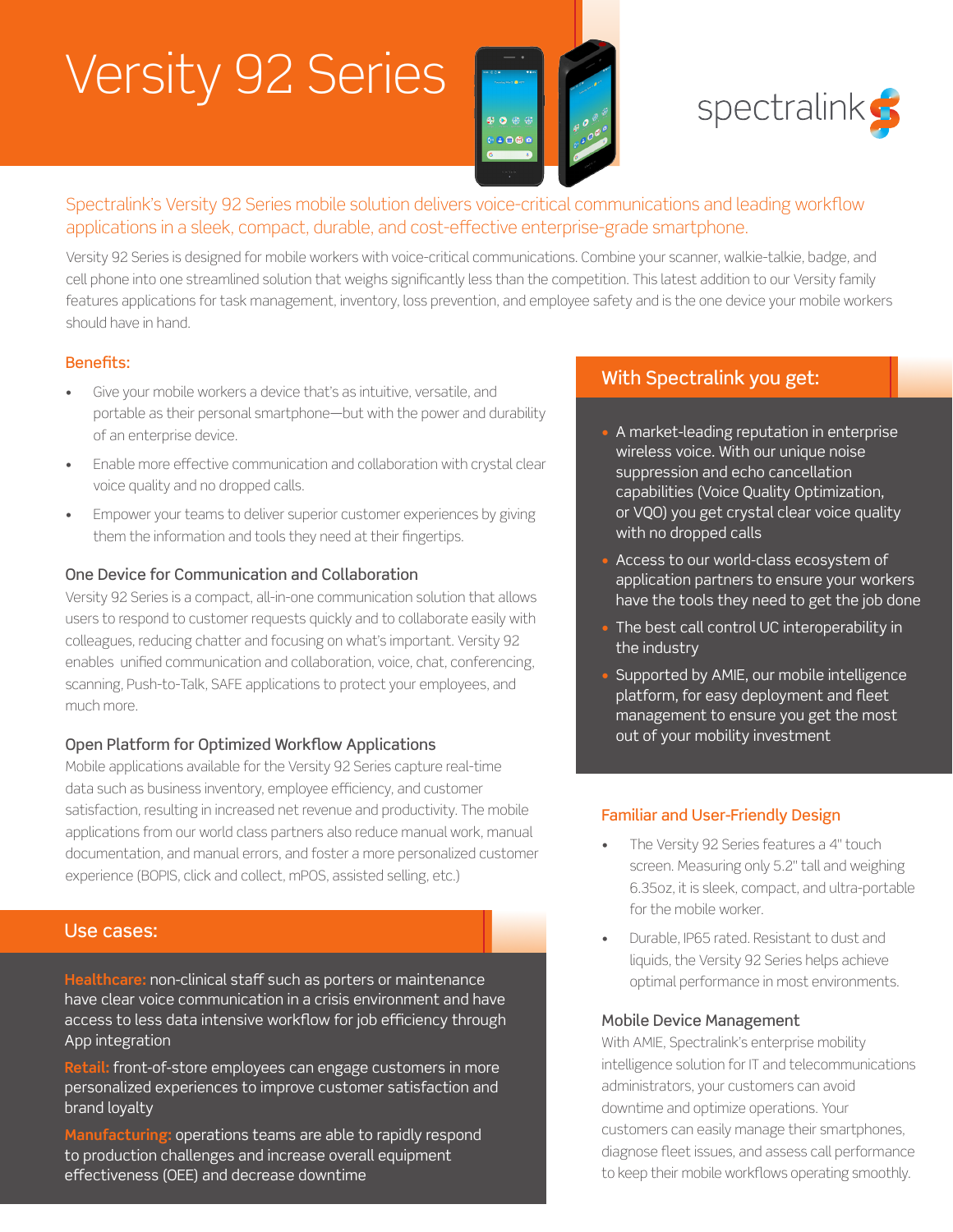

## Specifications

#### **MODELS**

**V9240 Wi-Fi** Smartphone **V9253 Wi-Fi** Smartphone w/ barcode scanner

#### Operating System

- Android™ OS 10.0 (Q) at Release
- SDA450 Qualcomm Processor (8x A53 Core @1.8GHz)
- 32G FLASH eMMC, v5.1
- 3GB LPDDR3 RAM

#### **Display**

- 4.0" 800x480 display
- Dragontrail™ glass
- Luminance >310 cd/m^2

#### Touchscreen

- 2 touch bare or gloved fingertip (latexnitrile gloves)
- Wakeup with double tap feature
- Oleophobic protective coating

#### Wireless Connectivity

- Wi-Fi 802.11ac, 2x2 MIMO, WFA Certifiable
- Bluetooth 4.2
- NFC, ISO 14443, Tag Types 1-5
- Support for Spectralink Voice Quality Optimizations (VQO)
- WPA2-Personal, WPA2-Enterprise with OKC and CCKM, EAP-PEAP, EAP-TLS, EAP-TTLS

#### Audio

- Handsfree Loudspeaker: 74db SPL @ 50cm
- 3-mic, echo cancellation, noise suppression, ultrasonic range
- Receiver Adaptive Active Noise Cancellation
- Audio jack (3.5mm), 4-contact, CTIA and **OMTP**

#### Battery/Charging/Talk Time

- 3040 mAh (shift replaceable battery pack)
- External Phone Charging Contacts (3-pin)
- RTC backup cell
- Talk time (using Spectralink BizPhone): up to 14 hours

• Standby (connected to Wi-Fi): up to 184 hours

#### Weight/Dimensions

- Weight: 6.35oz (non-scanner), 7.1oz (scanner); 180g (non-scanner), 200g (scanner)
- Dimensions : 5.2" x 2.6" x 0.5" (0.79" bump out with scanner); 133mm x 66mm x 13.5mm (20mm bump out with scanner)

#### **Sensors**

• Accelerometer, Gyroscope, Magnetometer, Proximity, Ambient Light.

#### Cameras

- World Facing Camera 8MP Autofocus w/flash
- Front Facing Camera 2MP Fixed Focus

#### Barcode Scanner

- Industrial 1D/2D
- Illumination: White (5700K)
- Aiming beam: Green dot (521nm)

#### Wired Data Interface

- USB3.1
- Type-C Connector

#### User Interfaces

- Buttons: Power, Alarm, Volume up/down
- 2x user configurable buttons
- RGB LED notification (diffused)
- Vibration (motor > 1.4g peak)

#### Dust/Liquid Resistance

• IP65 – protects against dust ingress and water resistant

#### **Durability**

- Exceeds MIL-STD-810G drop test − 1.5 meter onto steel plate
- Chemical and Disinfection resilience
- UV Sanitization

#### **Environmental**

- Operational temperature range: -10 to 50° C
- Storage temperature range: -40 to 70° C

#### Real-Time Location Services (RTLS)

- Integration with all available sensors
- Integration with Wi-Fi and Bluetooth for low power scanning

#### Charging/Accessory Support

- Desktop phone charger
- Desktop dual charger (phone/battery)
- 6-bay phone charger
- 6-bay battery charger
- Phone Belt Clip Holster
- Phone Holster
- Scanner Trigger Handle
- Wrist Strap/Lanyard

#### Enterprise-Grade Device Management

- Advanced Mobile Intelligence for Enterprises (AMIE™)
- Integration with major EMMs (e.g. VMWare WorkspaceOne, MobileIron UEM, Microsoft Intune, SOTI MobiControl, Cisco Meraki MDM and IBM MaaS360)
- Advanced Logging and Phone configuration Features

#### Partner Applications

• List of application partners at [spectralink.](https://spectralink.com/about/partners/mobile-applications/) [com/about/partners/mobile-applications/](https://spectralink.com/about/partners/mobile-applications/)

#### Additional Features

- Enterprise-grade security options
- Push-to-Talk (PTT)
- SAFE features (Alarm button, motion detection)
- BizPhone Dialer
- Programmable Buttons
- Over-the-air configuration settings and updates
- [PBX integration](https://www.spectralink.com/about/partners/call-server-integrators/) (SIP direct, gateway)
- Multilingual user interface

## About Spectralink

As an award winner in mobile technology, Spectralink has been transforming the way our customers work and communicate for 30+ years. Through our determination to do extraordinary things, we enable mobile workforces and empower our customers and partners to explore what's next, what's possible. With our enterprise grade, best-in-class mobile solutions, we are with our customers wherever they work, however they need us. Our people, commitment to innovation and our passion are our foundation for success. ©2021 Spectralink Corporation (03/21)

spectralink.com info@spectralink.com +1 800-775-5330 North America +45 7560 2850 EMEA